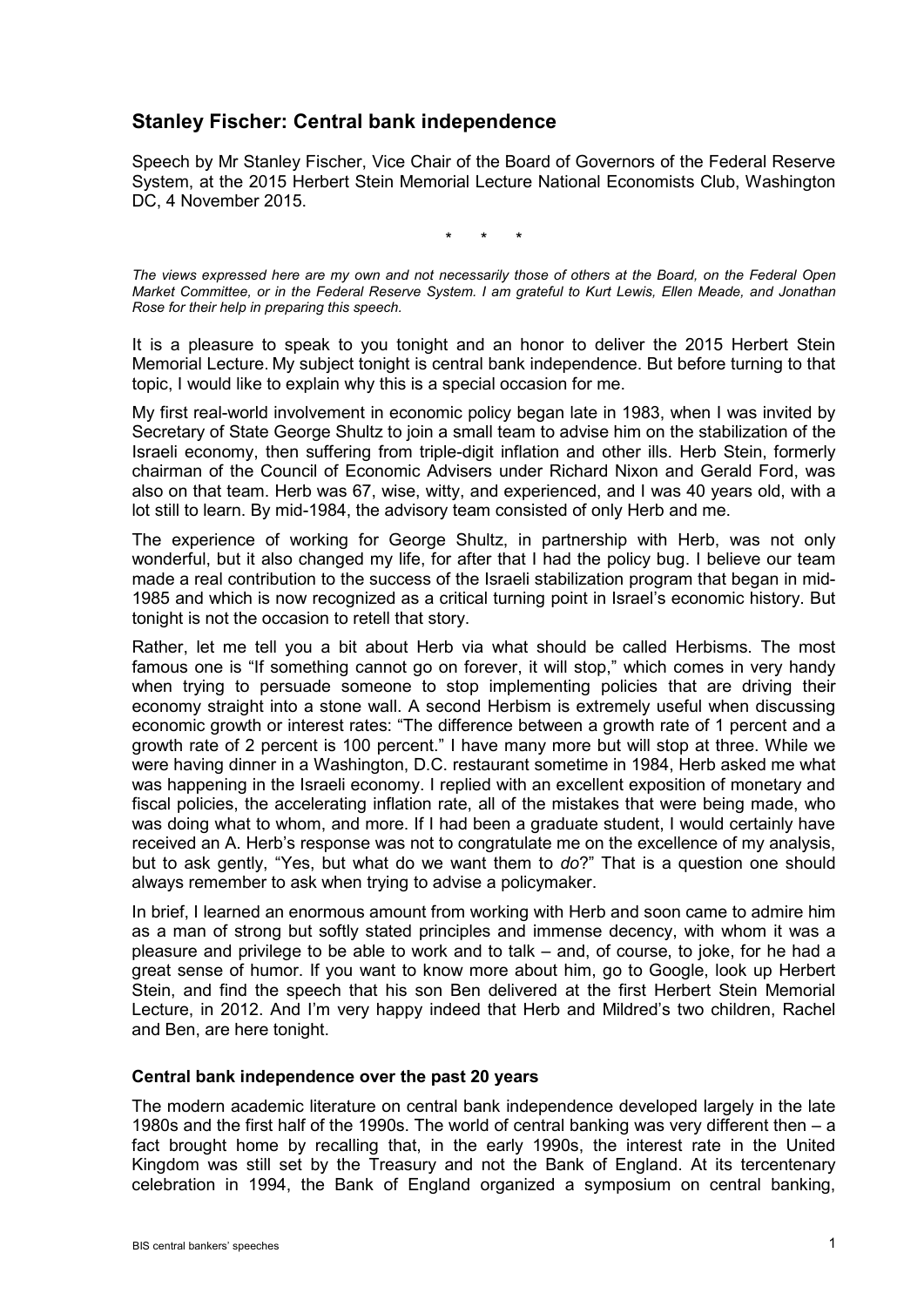motivated in part by its desire for independence from the Treasury and the modernization of its legal structure.

I gave a speech on monetary policy independence and modern central banking at the tercentenary celebration, in which I made the case for central bank independence and concluded with the sentence "On her 300th birthday, it is time to allow the Old Lady to take on the responsibilities of independence."[1](#page-1-0) At that time, visitors to Britain who raised the issue of independence for the Bank of England were typically treated to a lecture on why that was not possible in the British political system. Nonetheless, independence was granted to the Bank of England by a newly elected Labour government in 1997, and subsequent researchers have linked this independence to declines in both longer-term inflation risk premiums and inflation expectations.[2](#page-1-1)

The literature I discussed in my 1994 speech was developed with an emphasis – based on post-World War II experience – on the problem of preventing high inflation. But we are no longer in that era. The inflation problem with which most of the leading economies are dealing is inflation that is too low, not too high. Further, now that we have had time to understand better the damage that the global financial crisis has wreaked on the world economy, and after much research on the effect of major financial crises on growth and on the dynamics of business cycles, we are focused to a much greater extent than in the past on the importance of financial stability.

I would like to use our time tonight to reflect on how the analysis of central bank independence of 20 years ago should be updated to reflect the different economic environment in which we are now living. I shall argue that, although high inflation is not the immediate concern that it was in the 1980s and 1990s, monetary policy independence remains of the highest importance, and that it is important that we preserve monetary policy independence to help foster desirable macroeconomic outcomes and financial stability.

# **The case for monetary policy independence**

By 1994, both theory and evidence suggested that more independent central banks deliver better outcomes, particularly lower and more stable inflation. The theoretical case for monetary policy independence focused on countering inflationary biases that were likely to exert themselves in the absence of an independent central bank. Such a bias could result from political pressure to boost output in the short run – for example, before an election – or to use a central bank's power to issue money as a means to finance government spending. Even in the absence of political interference, inflationary bias can result from the problem of dynamic inconsistency if central banks cannot credibly commit to keeping inflation low.[3](#page-1-2)

On the empirical side, many scholars have studied whether monetary policy independence fosters low and stable inflation in practice. Summarizing roughly 25 years of research in his 2008 paper, Alex Cukierman observed that "the evidence is consistent with the conclusion that inflation and actual [independence] are negatively related in both developed and developing countries."[4](#page-1-3) Further, monetary policy independence does not appear to be associated with adverse economic consequences. In particular, to the extent that independence of the central bank helps restrain inflation, it does not appear to result in

<span id="page-1-0"></span><sup>1</sup> The lecture, titled "Modern Central Banking," was printed in the conference volume, Capie and others (1994). A standalone version, including revisions following the discussion at that conference, is available as Fischer (1995a).

<span id="page-1-1"></span><sup>&</sup>lt;sup>2</sup> See Joyce, Lildholdt, and Sorensen (2010).

<span id="page-1-2"></span><sup>&</sup>lt;sup>3</sup> These theoretical results are demonstrated in the seminal work of Kydland and Prescott (1977) and Barro and Gordon (1983).

<span id="page-1-3"></span><sup>4</sup> See Cukierman (2008).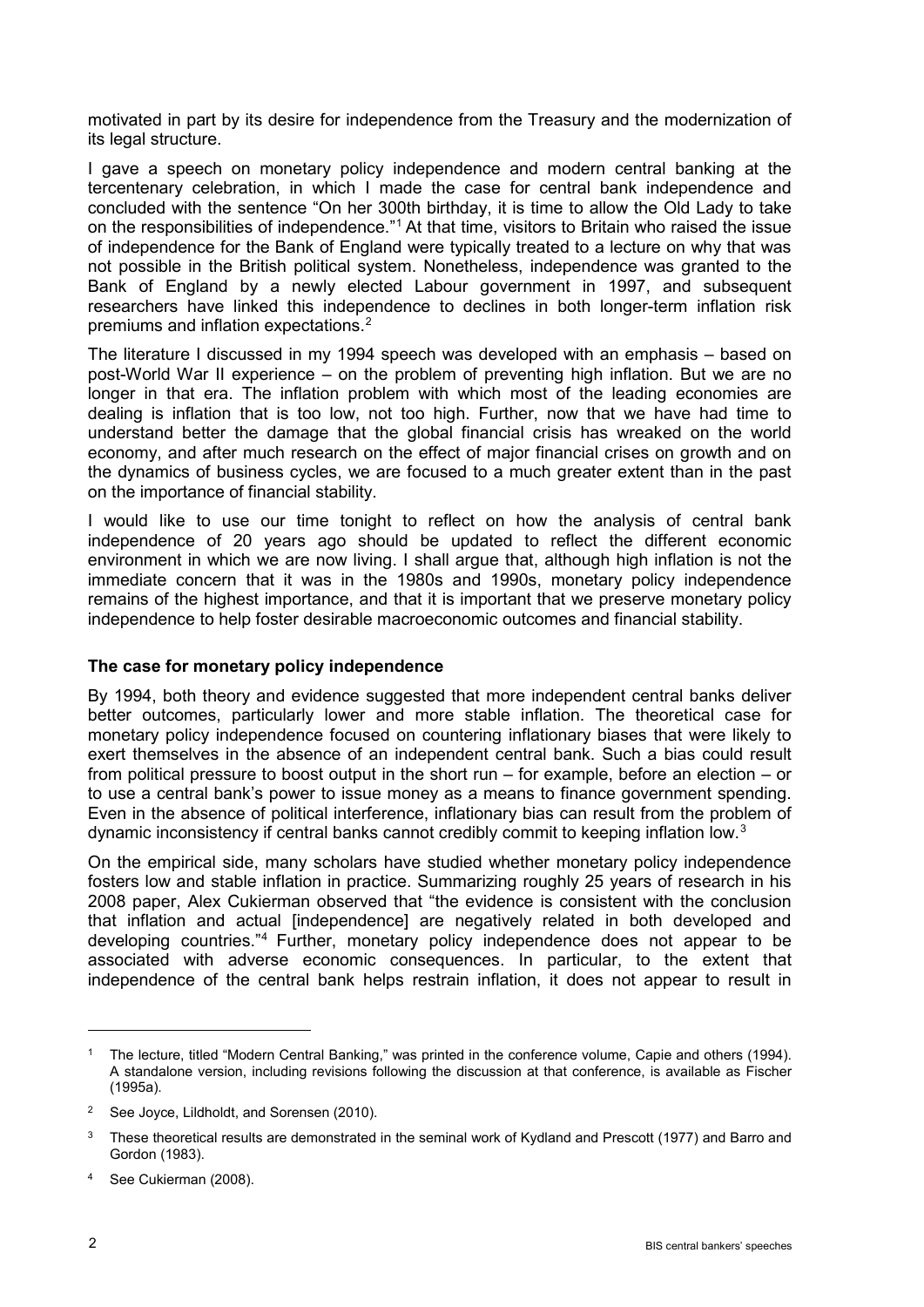significantly more volatile output, as some theoretical models had predicted.<sup>[5](#page-2-0)</sup> Cukierman goes on to note, however, that the causality from independence to lower inflation is not clear, and several studies over the past 10 to 15 years have found conflicting results on that front.<sup>[6](#page-2-1)</sup>

Let me touch on four issues that are now an essential part of the understanding of central bank independence, but that were less prominent in the 1990s. First, there is a distinction between the terms *monetary policy independence* and *central bank independence*. In the literature that developed before the global financial crisis, central bank independence referred to independence from political influences *in the setting of monetary policy*. But many central banks have roles outside monetary policy – in particular, bank regulation and supervision. These roles are in certain cases granted their own level of independence, a subject to which I shall return later in the lecture.

Second, there is a useful distinction between *goal independence* and *instrument independence.[7](#page-2-2)* A central bank's mission – its purposes and goals – are set out in its founding legislation and subsequent refinements. The purposes may be general, such as preserving the value of the currency, maintaining the stability of the financial system, and, in some countries, promoting economic growth or employment. These purposes have typically to be translated into operational goals – for instance, maintaining an inflation rate of 2 percent. The question of goal independence is whether the central bank itself establishes the operational goals or whether some other official body does so. Examples of such bodies are the finance ministry or the cabinet. If the central bank sets the operational goals, it has *goal independence*; if those operational goals are defined by some other body, the central bank does not have goal independence.

The academic literature was developed during the early 1990s when the Federal Reserve had already been given its statutory mandate of maximum employment and price stability. After careful deliberation, the Federal Open Market Committee (FOMC) clarified that inflation of 2 percent is most consistent with the goal of price stability.

The powers and instruments the central bank has at its command are also generally specified in legislation. If the central bank has control over the policy instruments it has been assigned, it has *instrument independence*. Virtually every central bank has the authority to engage in asset market transactions, with the goal of setting a specific – typically short-term – interest rate or, closely related, of controlling the money supply. There have been proposals – for instance, by Milton Friedman – that the central bank be required to cause the money supply to grow at a constant rate, 4 percent. Such a central bank would have neither instrument nor goal independence.

Third, the power to set the short-term interest rate or the money supply is a formidable one. Well exercised, that power can support the stability of both prices and output; poorly exercised, it can create economic havoc. Any institution to which such responsibility has been delegated must be held accountable for carrying out its mission effectively and efficiently. In almost all countries, the central bank's accountability is enforced by requiring regular reporting on monetary policy actions and outcomes to the legislature, to the executive branch, and to the public. The formal centerpiece of the required reporting is generally exercised by the regular publication and presentation to the legislature of an inflation report or monetary policy report, followed by public hearings on the report and related matters*.*  Accountability can be further enhanced by increasing the transparency of central banks about their operations.

<span id="page-2-0"></span><sup>&</sup>lt;sup>5</sup> See Rogoff (1985) for a well-known model that predicted such an outcome.

<span id="page-2-1"></span><sup>&</sup>lt;sup>6</sup> See also Posen (1995) and Forder (1996).

<span id="page-2-2"></span> $7$  This distinction was introduced by Guy Debelle and the present author; see Debelle and Fischer (1994) and Fischer (1995a).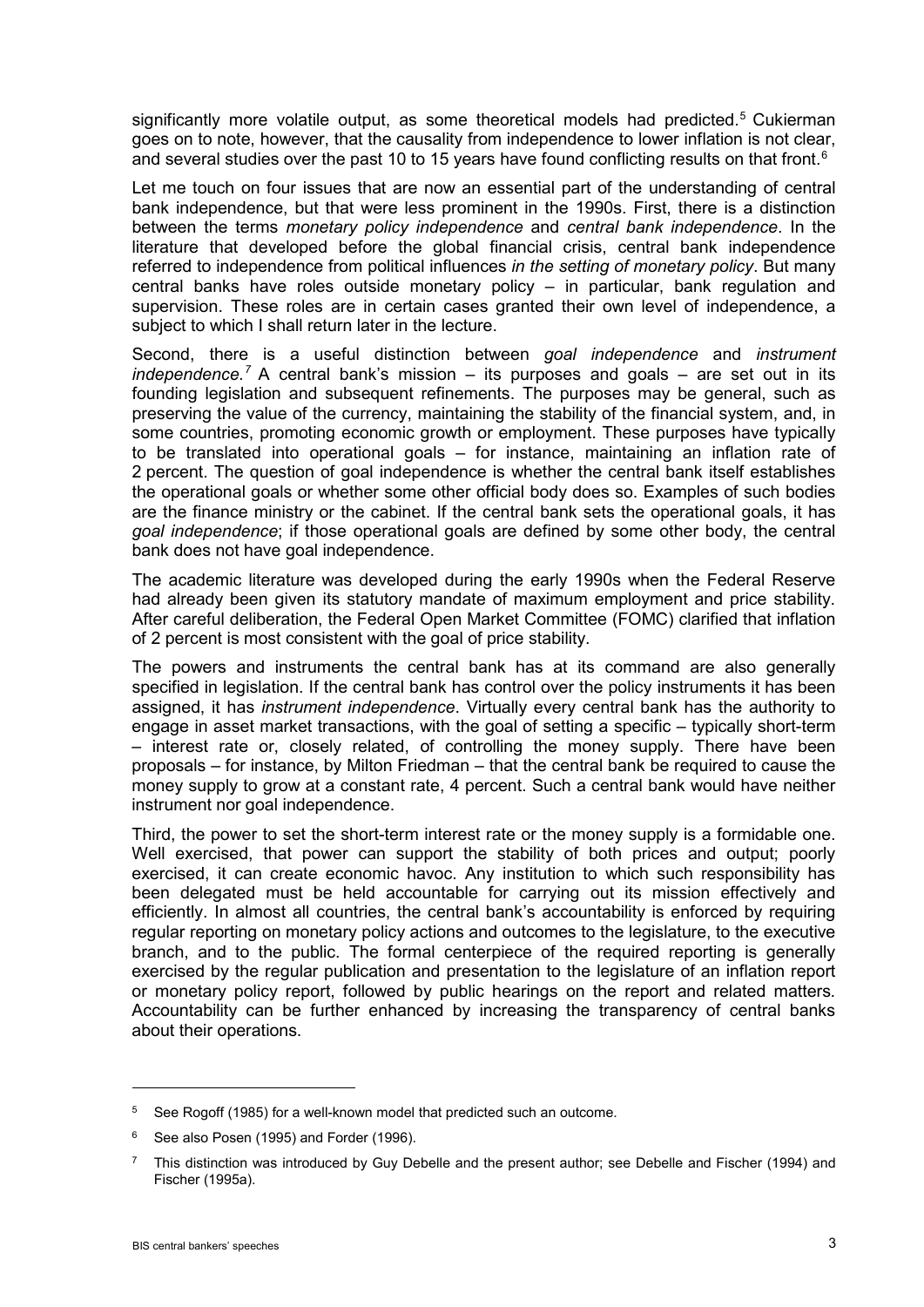Accountability of the central bank helps deal with the potential conflict between the benefits of shielding the central bank from political pressures and the fact that unelected officials – albeit officials who are commonly nominated by the government and, in many cases, confirmed by the legislative branch  $-$  are determining policies critical to the country's economy.

Fourth, there is an argument in the profession about the difficulties of presenting a central bank with more than one policy goal. The argument is often put as "You need as many instruments of policy as you have policy goals," a result often attributed to Jan Tinbergen, co-winner of the first Nobel Prize in economics.<sup>[8](#page-3-0)</sup> Tinbergen's result is correct if the targets have to be achieved exactly, but it is not correct if there are tradeoffs among the goals of policy, and the central bank utility or loss function includes the costs of missing each of the targets and the interactions among them.<sup>9</sup>

Based on the Tinbergen result, central banks whose mandated goals are narrow, such as having only an inflation target, are often considered to have more independence than central banks with additional targets or with multifaceted objectives. In practice, I doubt that any central bank targets inflation to the exclusion of all other outcomes. For example, the Bundesbank was generally thought to have a very strict focus on inflation in the years in which it had an independent monetary policy before the founding of the European Central Bank. But researchers who have studied the Bundesbank's policies of that period have concluded that it likely responded to deviations from target of both expected inflation and output growth.<sup>[10](#page-3-2)</sup> I do not regard the Fed's dual mandate, which gives it both an inflation and an employment goal, as causing significant difficulties for Fed decisionmakers, and note that if the Fed had only an inflation target and found itself in the situation we find ourselves today, it would face precisely the same difficulty we currently face – how to get the inflation rate up to meet the inflation target.

# **The Fed today**

The Federal Reserve System's current mandate of maximum employment, stable prices, and moderate long-term interest rates was established by an amendment to the Federal Reserve Act in 1977. The Congress, in effect, recognized the principle of instrument independence by requiring that the Federal Reserve Board report semiannually directly to the Congress about the Board's and the FOMC's plans to meet these objectives and by exempting monetary policy from Government Accountability Office (GAO) review as part of the Full Employment and Balanced Growth Act of 1978.

By passing these two pieces of legislation, the Congress put in place a mechanism for holding the Fed accountable for meeting its statutory mandate. A key venue for reviewing the Fed's approach to pursuing its mandated goals remains the semiannual testimony of the Chair, along with the associated *Monetary Policy Report.* In general, the provision of such an accountability structure is important, since, as previously noted, accountability to elected officials and the public is an essential complement to central bank independence.<sup>[11](#page-3-3)</sup>

The Federal Reserve's accountability structure has been largely stable since the 1970s reforms. At the same time, the Federal Reserve has greatly augmented its public

<span id="page-3-0"></span><sup>&</sup>lt;sup>8</sup> See Tinbergen (1952).

<span id="page-3-1"></span><sup>&</sup>lt;sup>9</sup> For further discussion of this issue, see Fischer (2010), a set of comments given as part of a panel at the Reserve Bank of Australia 50th Anniversary Symposium.

<span id="page-3-2"></span><sup>&</sup>lt;sup>10</sup> See Gerberding, Worms, and Seitz (2004); and Clarida and Gertler (1997).

<span id="page-3-3"></span>Not only do the principles of democracy demand such accountability, but economic theory also points to accountability as one way of addressing an inflationary bias that might otherwise take hold. I have in mind here the principal-agent model of Walsh (1995).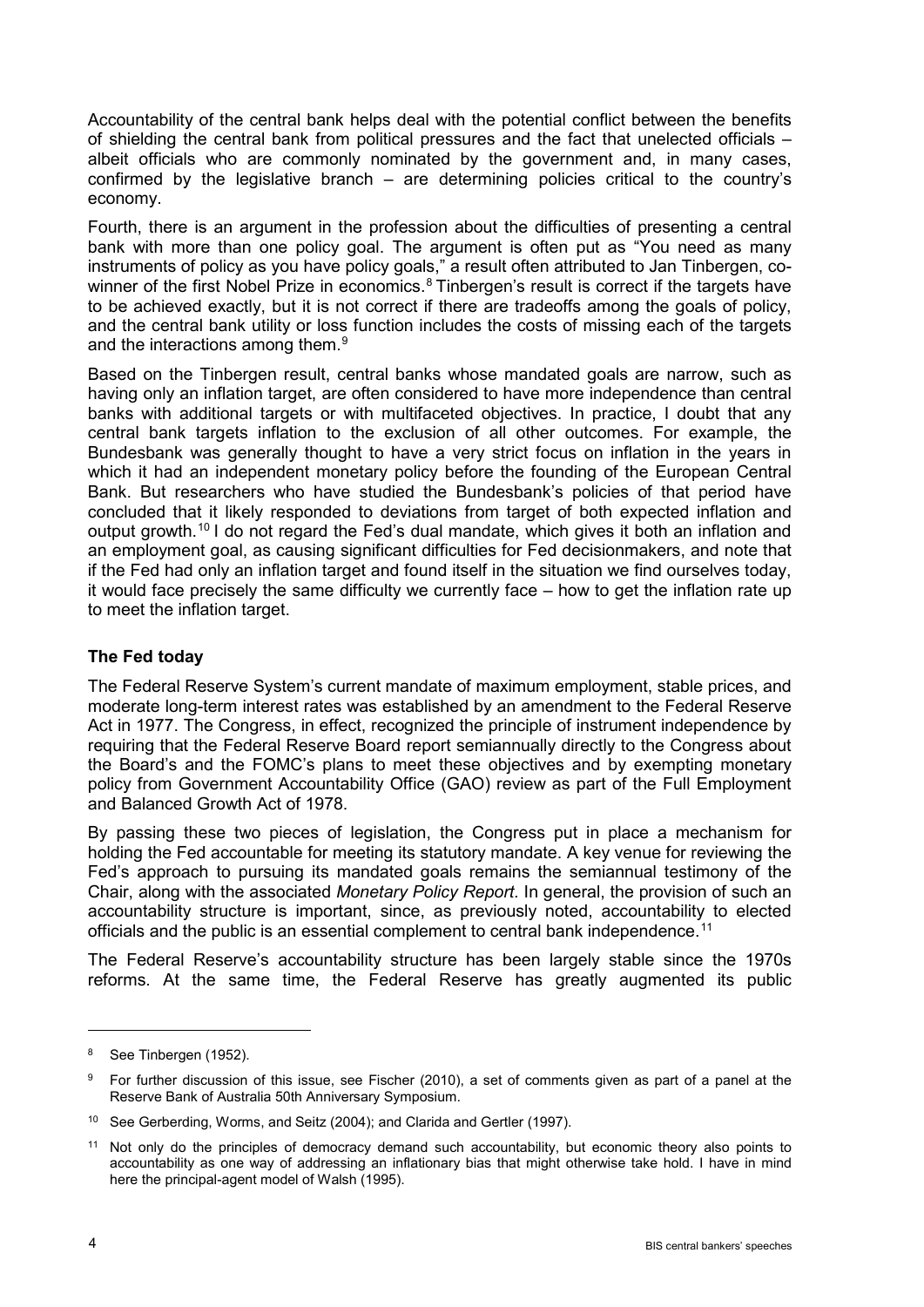communications about its economic outlook and its policy strategy. Over the past 20 years, this augmentation includes the release, beginning in 1994, of postmeeting statements explaining policy decisions.<sup>[12](#page-4-0)</sup> Other changes include the inclusion of roll call votes in the postmeeting statements in 2002; the release of the FOMC minutes three weeks after the meeting rather than following the subsequent meeting, beginning in 2005; the introduction of the Summary of Economic Projections in 2007 and the inclusion in 2012 of the "dot plot" showing FOMC participants' federal funds rate projections; the Chair's quarterly postmeeting press conferences in 2011; and the issuance in 2012 of the FOMC's Statement on Longer-Run Goals and Monetary Policy Strategy, which is reaffirmed every January.[13](#page-4-1)

This increased transparency has been a key complement to the Fed's independence and accountability by regularly demonstrating that the Fed has been appropriately pursuing its mandated goals. Transparency can also make monetary policy more effective by helping to guide the public's expectations and clarify the Committee's policy intentions.[14](#page-4-2)

The Fed, like other central banks, does appropriately retain some matters for private discussions. These discussions often contain market-sensitive information and may, by necessity, involve frank assessments of market- or even firm-specific conditions as well as outside-the-box ideas needed to deal with evolving economic situations. These exceptions reflect the view that transparency should preserve the ability of policymakers to think out of the box and should not inhibit free give-and-take and the testing of ideas that is essential to reaching good decisions. Transcripts of the FOMC's meetings are made available with a fiveyear lag, allowing researchers to study the closed-door discussions after an appropriate time has elapsed.

#### **Central bank independence and new challenges**

### *Low inflation*

1

The basic governance structure set up in the late 1970s was envisioned as a means to monitor and encourage the Federal Reserve to pursue its mandates, and an aggressive and successful campaign to bring down inflation followed. Indeed, the high inflation of the 1970s and early 1980s was one of the primary motivations for the broadening and deepening of monetary policy independence worldwide.

Today consumer price inflation remains *below* the FOMC's objective of 2 percent. According to the personal consumption expenditures index, the 12-month change in core prices (prices excluding the food and energy categories) has been around 1–1/4 to 1–1/2 percent since the

<span id="page-4-0"></span> $12$  Prior to 1999, the FOMC released statements only after meetings at which the federal funds rate was changed. Over time, the statements released by the FOMC have become more informative about the Committee's views of the economy and policy.

<span id="page-4-1"></span><sup>&</sup>lt;sup>13</sup> There are a number of additional transparency improvements that are less directly related to monetary policy communication, including detailed reports on liquidity facility and lending programs during the financial crisis, which can be found on the Board's website at [www.federalreserve.gov/monetarypolicy/bst\\_reports.htm.](http://www.federalreserve.gov/monetarypolicy/bst_reports.htm) In addition, a full list of securities held in the System Open Market Account portfolio is available on the Federal Reserve Bank of New York's website at [www.newyorkfed.org/markets/soma/sysopen\\_accholdings.html.](http://www.newyorkfed.org/markets/soma/sysopen_accholdings.html)

<span id="page-4-2"></span><sup>&</sup>lt;sup>14</sup> Given the benefits of transparency, central banks around the world have also greatly augmented their public communications over the past 20 years. Recent papers measuring transparency across central banks include Crowe and Meade (2008) and Dincer and Eichengreen (2014). Dincer and Eichengreen (2014) conclude that almost all of the central banks around the world had greater transparency in 2010 than they did in 1998. See for example Figure 1 in that paper. These measures of transparency cover a variety of factors, including the openness about policy objectives and economic data, disclosures about the procedures used in deliberations, the speed of such disclosures, and transparency about the operational aspects of meeting targets.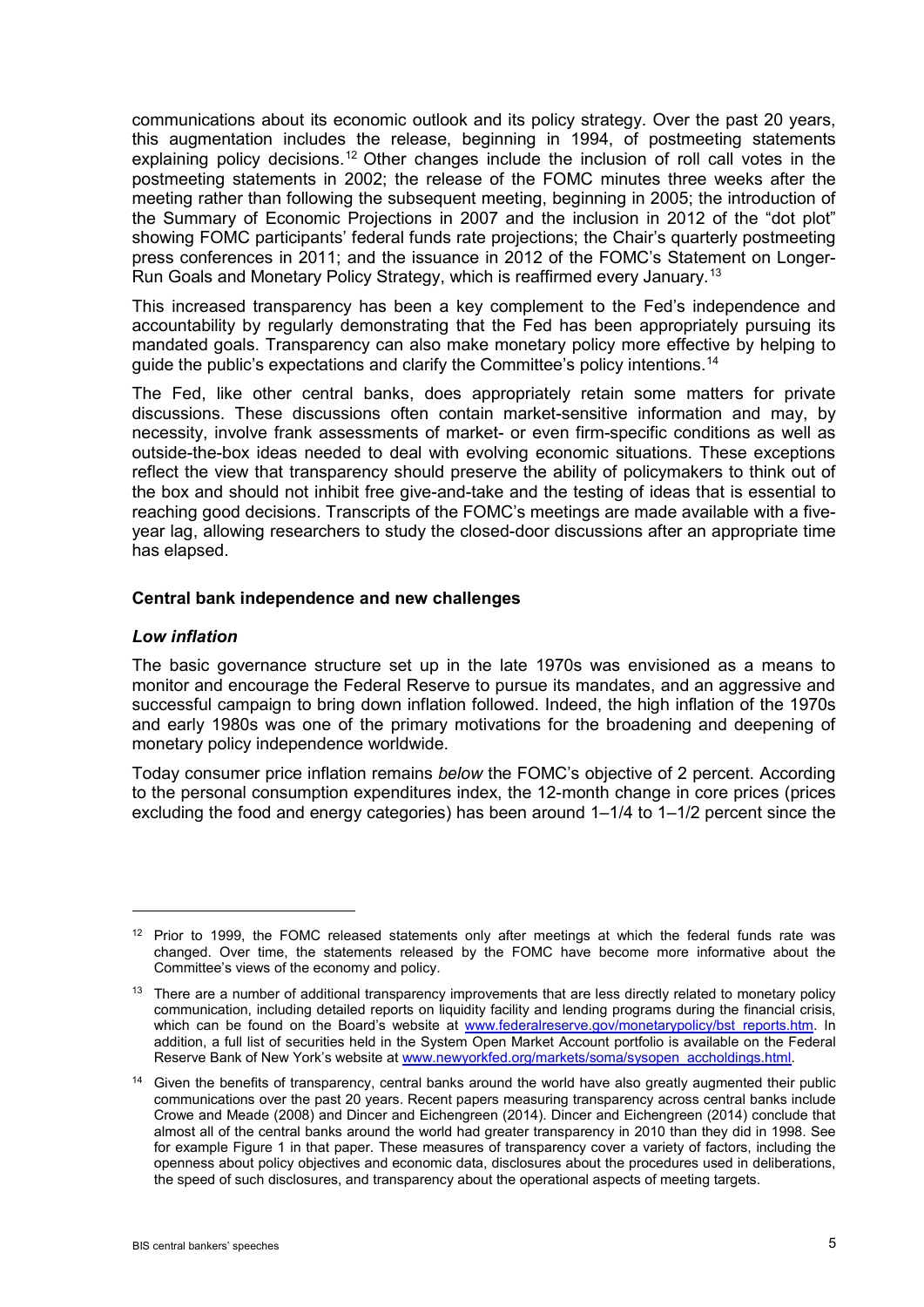beginning of 2013. At the September 2015 FOMC meeting, participants saw inflation as very low this year but expected it to pick up notably next year and rise further in 2017.<sup>[15](#page-5-0)</sup>

Although the presence of low inflation makes the traditional inflationary bias less of an immediate concern, actions that would compromise monetary policy independence would still be dangerous. The anchoring of inflation expectations has been a hard-fought product of the disinflation of the 1980s and subsequent Federal Reserve policy. Today, even with low inflation, the balance of evidence suggests that survey-based measures of longer-term inflation expectations have likely remained fairly steady and consistent with our objective. The anchoring of these expectations is due in great part, I suspect, to the continued credibility of the Fed's independence from political interference, along with the adoption of the explicit inflation target of 2 percent.

To put this point clearly, the concern over the effects of political interference in monetary policy remains as valid in practice when inflation is too low as when inflation is too high. That is primarily because political horizons are typically shorter than those that need to be taken into account in making monetary policy decisions.

Recently, there have been proposals to restrict monetary policy independence. One proposal, labeled "Audit the Fed," would subject the Federal Reserve's conduct of monetary policy to unlimited congressional *policy* audits.[16](#page-5-1) (Financial audits are already conducted regularly. $)^{17}$  $)^{17}$  $)^{17}$ 

Another proposal would require the FOMC to adopt and follow a specific equation in setting monetary policy and to face immediate congressional hearings and investigation by the GAO whenever the FOMC deviates from the policy dictated by that equation.<sup>[18](#page-5-3)</sup> In the terminology I have used in this speech, these proposals could accurately be described more as restrictions on the Federal Reserve's instrument independence than as measures that would increase transparency or accountability. They would thus represent a departure from the modern governance structure that has come to characterize the Fed and leading central banks around the world. Since the Federal Reserve is already very transparent about its monetary policy decisions, review by the GAO would not meaningfully augment communications with the public but would instead reflect an effort by the Congress to influence the Fed's policy decisions.

We should recognize that if a GAO review and, likely, a congressional hearing were held every time a monetary policy decision deviated from a simple equation, as has been proposed, the Fed would be subjected to the very sort of political pressure from which experience suggests central banks should be independent. Instead, a modern governance framework calls for the political system to give the central bank a mandate along with the operational freedom to pursue that mandate, supported by transparency and accountability.[19](#page-5-4)

In addition, using a central bank as a source of revenue to cover the cost of a fiscal program is dangerous to its independence. For example, recently some have proposed that the Fed be used to provide revenue to fund specific government initiatives, which amounts to quasi-

<span id="page-5-0"></span><sup>&</sup>lt;sup>15</sup> See the Summary of Economic Projections submitted in conjunction with the September 2015 FOMC meeting, an addendum to Board of Governors (2015).

<span id="page-5-1"></span><sup>16</sup> See Federal Reserve Transparency Act of 2015, H.R. 24, 114 Cong. (2015); and Federal Reserve Transparency Act of 2015, S. 264, 114 Cong. (2015).

<span id="page-5-2"></span><sup>&</sup>lt;sup>17</sup> Audited financial statements for the Federal Reserve System can be found on the Board's website at [www.federalreserve.gov/monetarypolicy/bst\\_fedfinancials.htm.](http://www.federalreserve.gov/monetarypolicy/bst_fedfinancials.htm)

<span id="page-5-3"></span><sup>&</sup>lt;sup>18</sup> See the Fed Oversight Reform and Modernization Act of 2015, H.R. 3189, 114 Cong. (2015).

<span id="page-5-4"></span><sup>&</sup>lt;sup>19</sup> For additional discussion of these proposals, see Powell (2015).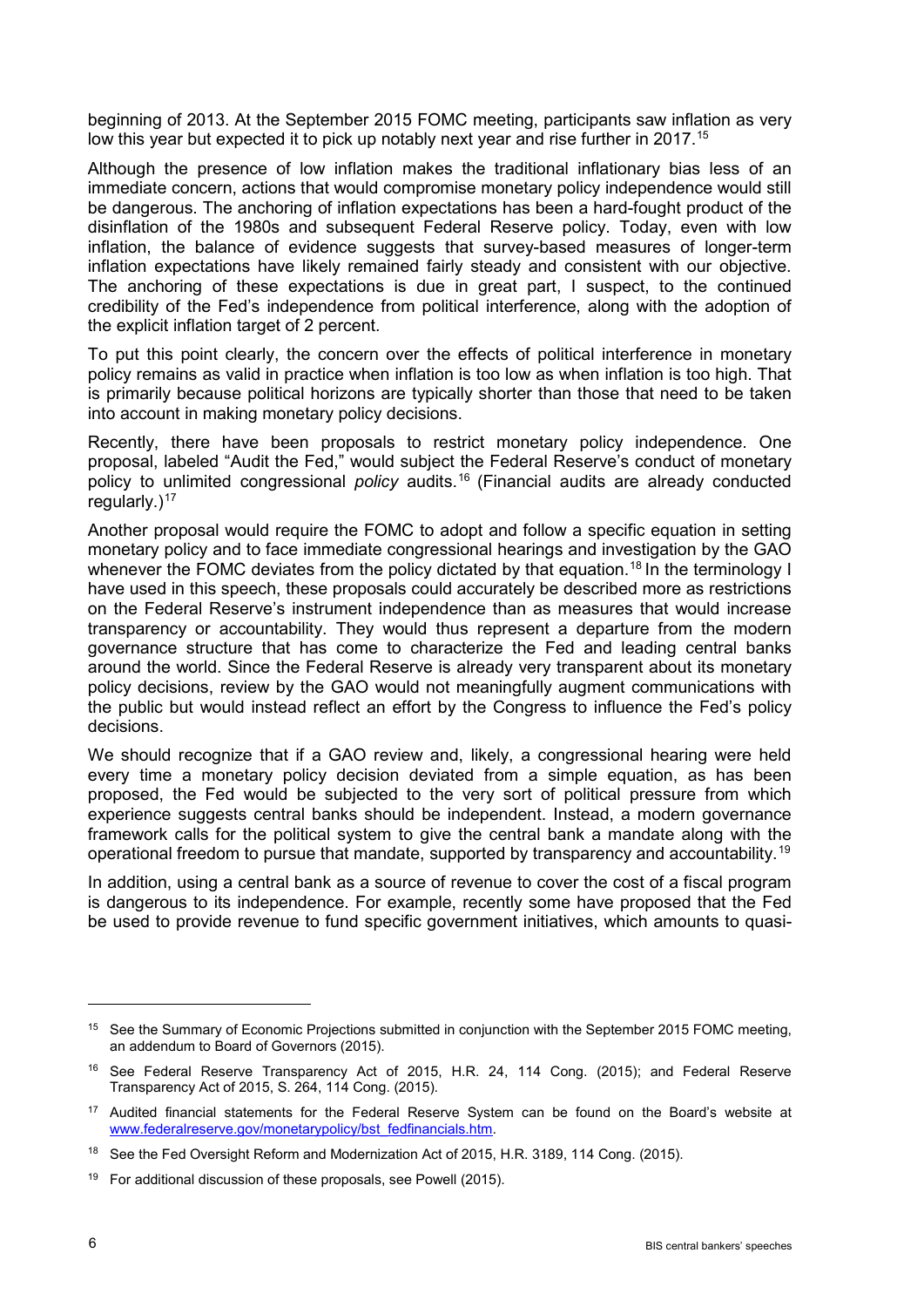fiscal policy, with manifold implications for central bank independence as well as for the quality of fiscal policy decisions.<sup>[20](#page-6-0)</sup>

## *The Great Recession and the use of unconventional central bank instruments*

The basic delegated-authority governance framework I have described – mandated goals, instrument independence, and accountability – has allowed the Federal Reserve to respond to dramatic changes in the economic environment over the past 20 years. In particular, during the Great Recession, instrument independence afforded the FOMC the flexibility needed to develop new tools that could address the large and extraordinary challenges it faced in pursuing its dual mandate. The legislative proposals just discussed appear to be motivated by the belief that the Fed's response during the crisis was somehow ineffective or inappropriate. In fact, the Fed's response was a carefully considered exercise of instrument independence that was effective, appropriate, and necessary in light of the congressional mandate to which it is held accountable. Indeed, without those operations, the U.S. economy would have suffered a significantly deeper and longer recession than the very substantial recession we did suffer.

### *Financial stability*

The research on monetary policy independence at the end of the 20th century was conducted on the assumption that the central bank was focused on its direct macroeconomic mandates such as inflation and employment. After the global financial crisis, we cannot ignore the fact that central banks are typically tasked with multiple responsibilities, often among them, preserving or contributing to financial stability.

These responsibilities do not represent a new mandate – they were the impetus behind the 1913 legislation setting up the Federal Reserve System and, in a somewhat subordinate role, behind the legislation setting up both the independent Bank of England and the European Central Bank as well as many other central banks whose legal framework has changed in the past two decades.<sup>[21](#page-6-1)</sup> But these responsibilities have received far more emphasis following the financial crisis. As has long been known, a central bank must take into account risks to financial stability if it is to help achieve good macroeconomic performance.<sup>[22](#page-6-2)</sup>

Could central bank involvement in dealing with potential financial instability present a challenge to central bank independence? In answering this question, we need to consider an important difference between the use of traditional monetary policy and the use of macroprudential policies. Macroprudential policies are typically aimed at a specific sector. Often the housing sector is disproportionately involved in financial crises.

In the face of an incipient bubble growing in the housing sector at a time when inflation and unemployment are at their target levels, the first instinct of regulators and others – the central bank among them – is to turn to macroprudential instruments, such as constraints on the loan-to-value ratio or the debt-service-to-income ratio of borrowers. However, doing so would affect particular sectors of the population. This difficulty can, to some extent, be dealt with by tailoring the macroprudential measures in ways that soften their effect on groups of particular

<span id="page-6-0"></span><sup>&</sup>lt;sup>20</sup> Discussions and descriptions of issues related to central banking remittances to fiscal authorities and the challenges involved are discussed in Bank for International Settlements (2003), particularly the chapter "Central Bank Balance Sheets and Fiscal Operations."

<span id="page-6-1"></span><sup>&</sup>lt;sup>21</sup> Recall that the Federal Reserve was itself created in response to a severe financial panic, the Panic of 1907. This panic led to the creation of the National Monetary Commission, whose 1911 report was a major factor in the creation of the Federal Reserve Act, signed into law in 1913.

<span id="page-6-2"></span><sup>&</sup>lt;sup>22</sup> See, for example, Tarullo (2014).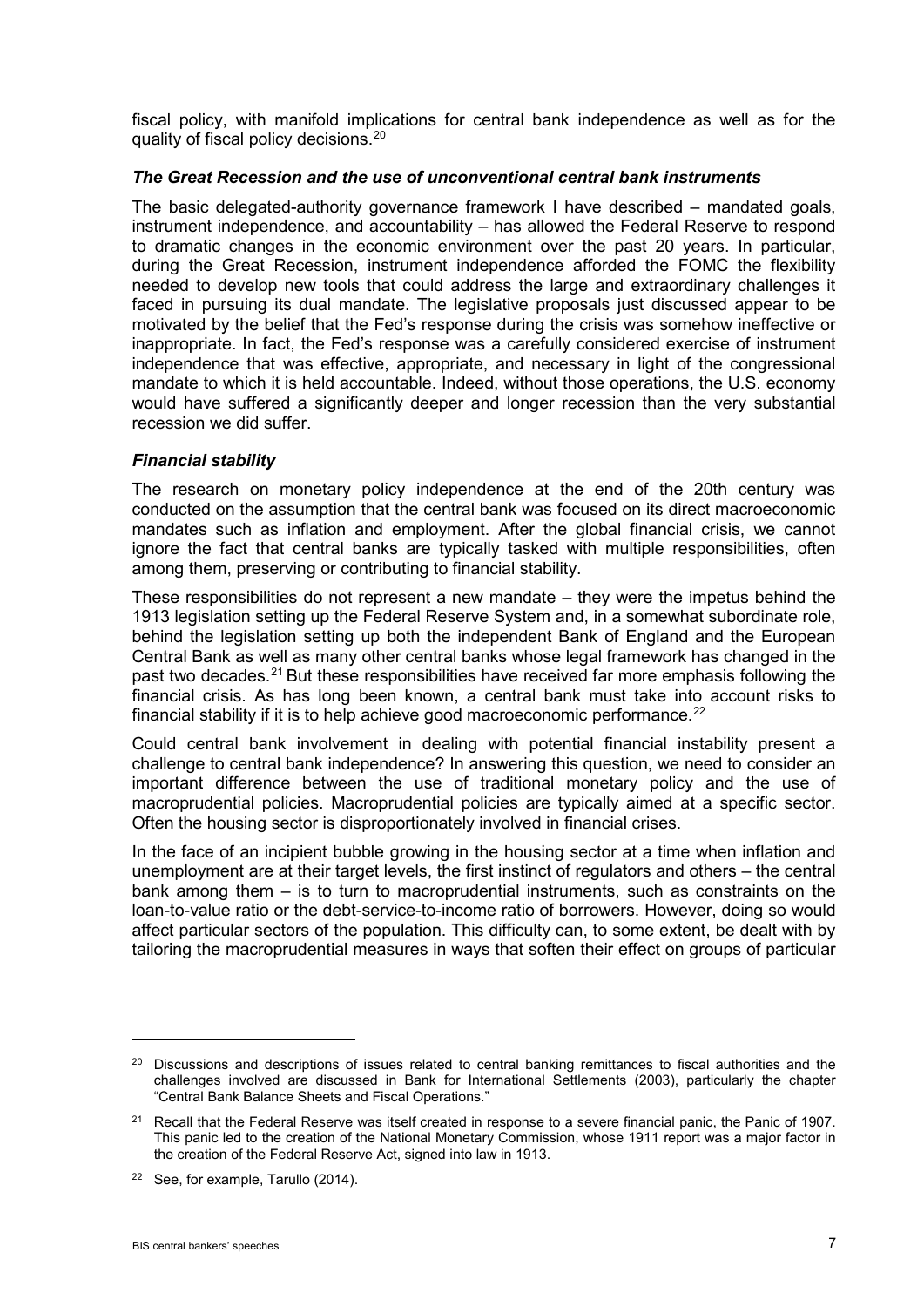concern.[23](#page-7-0) Nonetheless, the housing issue is often politically important, and it could be argued that the political authorities should have some representation in discussing measures taken to deal with it.

This representation can be done as in the British case by having a separate committee to make financial stability decisions, the Financial Policy Committee (FPC), located in the Bank of England, whose membership is different from that of the Monetary Policy Committee and on which also sits a nonvoting member from the U.K. Treasury.<sup>[24](#page-7-1)</sup> In the U.S. case, the Financial Stability Oversight Council is a coordinating committee, with all of the principal regulators as members and the Secretary of the Treasury as chairman. Because the member regulatory agencies are independent, coordination among them – the function of the FSOC – is critical to the financial regulatory system's success in addressing risks to financial stability.

There are many other models for the governance of the responsibility for financial stability. For instance, in Australia, there is a single integrated prudential regulator, the Australian Prudential Regulation Authority, as well as the Council of Financial Regulators, whose chair is the governor of the Reserve Bank of Australia and whose members are drawn from the central bank, the prudential authority, the Australian Securities and Investments Commission, and the Treasury. These various approaches each have their own merits, but the ultimate stress test for any particular institutional structure will, of course, come as these new governance structures face the challenges of dealing with financial stress and potential financial crises.

The structure of the FPC ensures that the Bank of England is nearly fully independent with regard to financial stability.<sup>[25](#page-7-2)</sup> The Fed does not have that independence, even though it has been assigned the responsibility of helping to ensure financial stability.

I have heard foreign central bankers argue, "You can't be independent in one function (monetary policy) and not independent in another (financial stability), without the nonindependence with respect to financial stability seeping over to weaken the independence of monetary policy." I do not believe this is correct – as proof, I think each of us feels and is more independent in some of the decisions we make about our lives than in others. Thus, I think the Fed retains its monetary policy independence despite its nonindependence with respect to financial stability policy.

No doubt economists will long debate the appropriate institutional structure for financial stability authority. Because financial markets and political institutions differ widely across economies and because historical accident affects the current situation in each, it seems unlikely that any single set of arrangements will be optimal in all cases.<sup>[26](#page-7-3)</sup> In any event, as time and future potential crises go by – and may they be few and far between – there will be

<span id="page-7-0"></span><sup>&</sup>lt;sup>23</sup> The use of the federal funds rate also affects particular sectors more than others—but that effect is softened by being spread over the entire economy.

<span id="page-7-1"></span> $24$  A few of the members – namely, the governor and deputy governors of the Bank of England – are on both the Monetary Policy Committee and the FPC, but the remaining members do not overlap. The FPC members are the governor, three of the deputy governors, the chief executive of the Financial Conduct Authority, the bank's executive director for financial stability strategy and risk, four external members appointed by the chancellor, and a nonvoting representative of the Treasury. The current membership of the FPC is available on the Bank of England's website at [www.bankofengland.co.uk/about/Pages/people/fpc.aspx](http://www.bankofengland.co.uk/about/Pages/people/fpc.aspx) .

<span id="page-7-2"></span><sup>&</sup>lt;sup>25</sup> The macroprudential tools that the FPC may use were granted to it by specific acts of the U.K. Parliament. In addition, each year, the chancellor remits a letter to the FPC on issues that are of particular relevance to the government.

<span id="page-7-3"></span><sup>&</sup>lt;sup>26</sup> This is an instance of a general point made by Avinash Dixit (1996).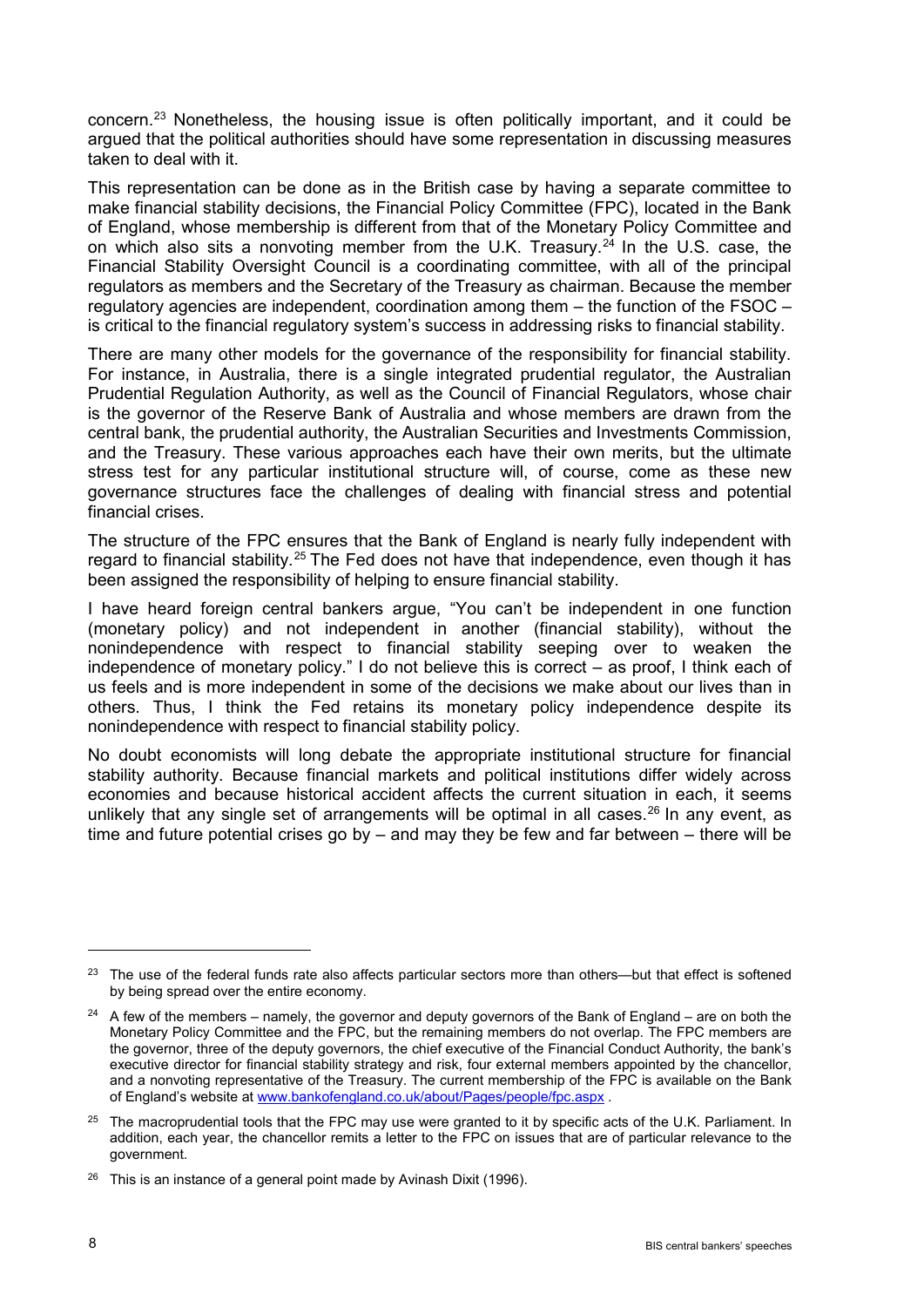far more experience on which to base the choice of regulatory system, and changes will quite likely be made. $27$ 

Finally, as I mentioned at the Federal Reserve Bank of Boston last month, as a result of the currently limited nature of the macroprudential toolkit, there could be times when adjustments in monetary policy itself should be discussed as a means to curb emerging risks to financial stability. Alternatively, financial stability considerations can sometimes point to the need for accommodative monetary policy. For example, the accommodative U.S. monetary policy since 2008 has helped repair the balance sheets of households, nonfinancial firms, and the financial sector. The challenge to monetary policy independence then derives from the use of a single tool to achieve multiple outcomes across different time horizons. I do not regard this challenge as a serious constraint on monetary policy independence, but rather as an inherent aspect of the fact that monetary policy works in the first instance through financial markets and financial institutions.

The multifaceted nature of macroprudential policy and its interactions with the governance of monetary policy have important consequences that are not yet fully understood. The interaction between financial stability and monetary policy, its implications for central bank independence, and the resulting effects on macroeconomic outcomes deserve extensive study that is already well under way but probably still in its infancy.

### **Conclusion**

The economic environment has changed considerably in the quarter-century since economists began the careful study of the theory and evidence on the potential benefits of monetary policy independence. Over that time, central bankers have had to make use of their tools – some of them not used previously – to meet unprecedented challenges. Without the independence to pursue their mandates, this work would have been impossible. But following the global financial crisis, we are living in a different world, one in which issues of financial stability have moved out of the shadows and into the center of our concerns. The resulting challenges are only beginning to be understood – and they need to be understood and taken seriously if we are to reduce the probability of future financial crises.

#### **References**

Bank for International Settlements (2003). ["Fiscal Issues and Central Banking in Emerging](http://www.bis.org/publ/bppdf/bispap20.pdf)  [Economies \(PDF\)](http://www.bis.org/publ/bppdf/bispap20.pdf) ," BIS Papers Series 20. Basel, Switzerland: BIS, October.

Barro, Robert J., and David B. Gordon (1983). "Rules, Discretion and Reputation in a Model of Monetary Policy," *Journal of Monetary Economics*, vol. 12 (July), pp. 101–21.

Board of Governors of the Federal Reserve System (2015), ["Minutes of the Federal Open](http://www.federalreserve.gov/newsevents/press/monetary/20151008a.htm)  [Market Committee, September 16–17, 2015,](http://www.federalreserve.gov/newsevents/press/monetary/20151008a.htm)" press release, October 8.

Capie, Forrest, Stanley Fischer, Charles Goodhart, and Norbert Schnadt (1994). *The Future of Central Banking: The Tercentenary Symposium of the Bank of England.* Cambridge, England: Cambridge University Press.

Cecchetti, Stephen G. (2013). ["Central Bank Independence](http://www.bis.org/speeches/sp131014.pdf) – A Path Less Clear (PDF)," remarks prepared for the International Conference held to commemorate the 20th anniversary of the autonomy of the Bank of Mexico, Mexico City, October 14.

<span id="page-8-0"></span><sup>&</sup>lt;sup>27</sup> In the U.K. case, all responsibility for supervision of the financial sector was taken away from the Bank of England shortly after it was given its monetary policy independence; it was returned to the bank in the reforms implemented after the outbreak of the global financial crisis.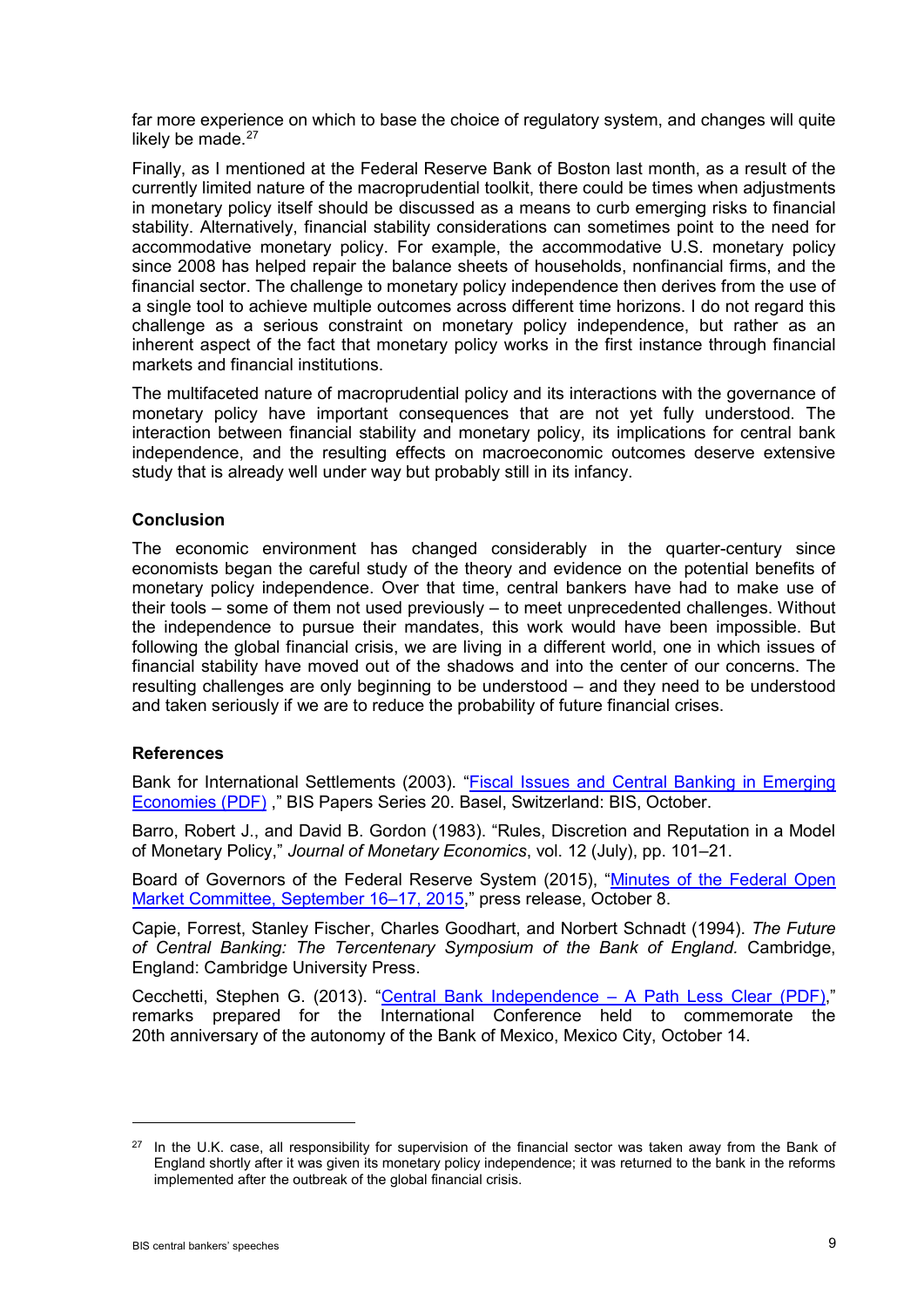Clarida, Richard, and Mark Gertler (1997). "How the Bundesbank Conducts Monetary Policy," in Christina D. Romer and David H. Romer, eds., *Reducing Inflation: Motivation and Strategy.* Chicago: University of Chicago Press, pp. 363–412.

Clement, Piet (2010). ["The Term 'Macroprudential': Origins and Evolution \(PDF\),](http://www.bis.org/publ/qtrpdf/r_qt1003h.pdf)" *BIS Quarterly Review* (March), pp. 59–67.

Crockett, Andrew (2000). "Marrying the Micro- [and Macro-Prudential Dimensions of Financial](http://www.bis.org/review/rr000921b.pdf)  [Stability \(PDF\),](http://www.bis.org/review/rr000921b.pdf)" remarks before the Eleventh International Conference of Banking Supervisors, Basel, Switzerland, September 21.

Crowe, Christopher, and Ellen Meade (2008). "Central Bank Independence and Transparency: Evolution and Effectiveness," *European Journal of Political Economy*, vol. 24 (December), pp. 763–77.

Cukierman, Alex (2008). "Central Bank Independence and Monetary Policymaking Institutions – Past, Present and Future," *European Journal of Political Economy*, vol. 24 (December), pp. 722–36.

Cukierman, Alex, Pantelis Kalaitzidakis, Lawrence H. Summers, and Steven B. Webb (1993). "Central Bank Independence, Growth, Investment, and Real Rates." *Carnegie-Rochester Conference Series on Public Policy*, vol. 39 (December), pp. 95–140.

Cukierman, Alex, Steven B. Webb, and Bilin Neyapti (1992). "Measuring the Independence of Central Banks and Its Effect on Policy Outcomes," *World Bank Economic Review*, vol. 6 (September), pp. 353–98.

Debelle, Guy, and Stanley Fischer (1994). ["How Independent Should a Central Bank Be?](http://www.bostonfed.org/economic/conf/conf38/conf38f.pdf)  [\(PDF\)"](http://www.bostonfed.org/economic/conf/conf38/conf38f.pdf) proceedings of a conference sponsored by the Federal Reserve Bank of Boston, Falmouth, Mass., June, pp. 195–221.

Dincer, N. Nergiz, and Barry Eichengreen (2014). "Central Bank Transparency and Independence: Updates and New Measures," *International Journal of Central Banking*, vol. 10 (March), pp. 189–253.

Dixit, Avinash K. (1996). *The Making of Economic Policy: A Transaction-Cost Politics Perspective.* Cambridge, Mass.: MIT Press.

Fischer, Stanley (1995a). "Modern Approaches to Central Banking," NBER Working Paper Series 5064. Cambridge, Mass.: National Bureau of Economic Research, March.

———— (1995b). "Central-Bank Independence Revisited," *American Economic Review*, vol. 85 (May), pp. 201–06.

———— (2010). Contribution to panel discussion, in Christopher Kent and Michael Robson, eds., *[Reserve Bank of Australia 50th Anniversary Symposium](http://www.rba.gov.au/publications/confs/2010/pdf/conf-vol-2010.pdf)* (PDF)*.* Sydney: Reserve Bank of Australia, pp. 38–41, .

———— (2014). ["Financial Sector Reform: How Far Are We?"](http://www.federalreserve.gov/newsevents/speech/fischer20140710a.htm) speech delivered as the Martin Feldstein Lecture, National Bureau of Economic Research, Cambridge, Mass., July 10.

- (2015). ["Macroprudential Policy in the U.S. Economy,](http://www.federalreserve.gov/newsevents/speech/fischer20151002a.htm)" speech delivered at "Macroprudential Monetary Policy," 59th Economic Conference of the Federal Reserve Bank of Boston, Boston, October 2.

Forder, James (1996). "On the Assessment and Implementation of 'Institutional' Remedies," *Oxford Economic Papers*, vol. 48 (January), pp. 39–51.

Gerberding, Christina, Andreas Worms, and Franz Seitz (2004). "How the Bundesbank [Really Conducted Monetary Policy: An Analysis Based on Real-Time Data \(PDF\),](http://www.bundesbank.de/Redaktion/EN/Downloads/Publications/Discussion_Paper_1/2004/2004_09_23_dkp_25.pdf?__blob=publicationFile) Discussion Paper Series 1: Studies of the Economic Research Centre 25/2004. Frankfurt: Deutsche Bundesbank.